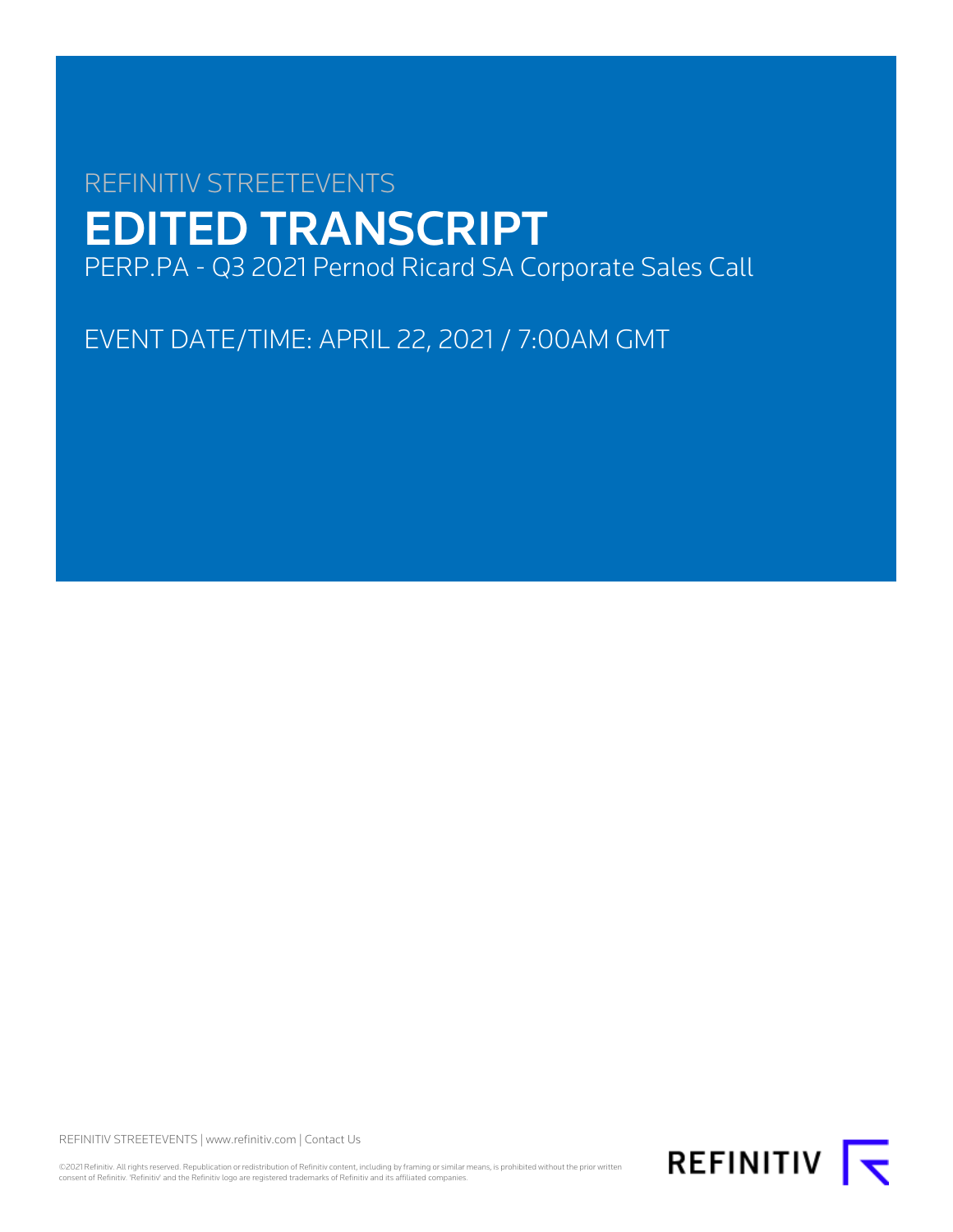#### **CORPORATE PARTICIPANTS**

**[Helene de Tissot](#page-1-0)** Pernod Ricard SA - Executive VP of Finance, IT & Operations and Member of Executive Board **[Julia Massies](#page-1-1)** Pernod Ricard SA - VP of Financial Communication & IR

### **CONFERENCE CALL PARTICIPANTS**

**[Celine A.H. Pannuti](#page-5-0)** JPMorgan Chase & Co, Research Division - Head of European Food, Home, Personal Care & Tobacco and Senior Analyst **[Edward Brampton Mundy](#page-3-0)** Jefferies LLC, Research Division - Equity Analyst **[Laurence Bruce Whyatt](#page-6-0)** Barclays Bank PLC, Research Division - Analyst **[Mitchell John Collett](#page-8-0)** Goldman Sachs Group, Inc., Research Division - Former Executive Director **[Olivier Nicolai](#page-7-0) [Sanjeet Aujla](#page-5-1)** Crédit Suisse AG, Research Division - European Beverages Analyst **[Simon Lynsay Hales](#page-3-1)** Citigroup Inc., Research Division - MD **[Toby John McCullagh](#page-9-0)** Societe Generale Cross Asset Research - Equity Analyst **[Trevor J. Stirling](#page-8-1)** Sanford C. Bernstein & Co., LLC., Research Division - Senior Analyst

#### **PRESENTATION**

#### **Operator**

<span id="page-1-1"></span>Thank you all for standing by, and welcome to today's Q3 FY '21 Sales Conference Call. (Operator Instructions) Please be advised the call is being recorded. And I would now like to hand the call over to our speaker, Ms. Julia Massies.

#### **Julia Massies** - Pernod Ricard SA - VP of Financial Communication & IR

<span id="page-1-0"></span>Thank you very much, operator. Good morning, ladies and gentlemen, and welcome to our third quarter sales call. We're hosted this morning by Helene de Tissot, our CFO, responsible for Finance, IT and Operations, will take you through a brief presentation and then answer your questions. Helene, over to you.

#### **Helene de Tissot** - Pernod Ricard SA - Executive VP of Finance, IT & Operations and Member of Executive Board

Thank you, Julia. Good morning to all. So let's start with the 9 months sales presentation. So we are delivering excellent Q3 at plus 19%, which is marking return to sales growth for the group in the 9 months period, the figures being plus 1.7% organic sales growth, minus 3.7% reported sales.

So if we start by the performance by markets, this performance is driven by the dynamism of our must-win domestic markets with USA continuing to grow mid-single digit. China, delivering a plus 34% in the 9 months and India back to double-digit growth in Q3. Europe is continuing to display strong resilience, thanks in particular to our performance with Scotch and Specialty Brands despite the COVID-related restrictions. Travel Retail is starting to lap easier comparison base, but still very subdued with limited passenger traffic.

If we look now at our brands, our strategic international brands are growing by 1%. So returning to growth, which is driven by Martell, Malibu, Jameson and the Glenlivet. Absolut and our blended scotch portfolio are still in decline as they are very impacted by the travel retail exposure. Strategic local brands are now stable, thanks to double-digit growth of Kahlua, Passport and Ramazzotti. Our specialty brands are growing strongly at plus 22%, with continued strong dynamism of Lillet, Malfy and Aberlour in Western Europe; and Tequila and American whiskey in U.S. Strategic wines are growing by 2%, particularly thanks to the off-trade dynamism in U.K. and Canada.

©2021 Refinitiv. All rights reserved. Republication or redistribution of Refinitiv content, including by framing or similar means, is prohibited without the prior written consent of Refinitiv. 'Refinitiv' and the Refinitiv logo are registered trademarks of Refinitiv and its affiliated companies.

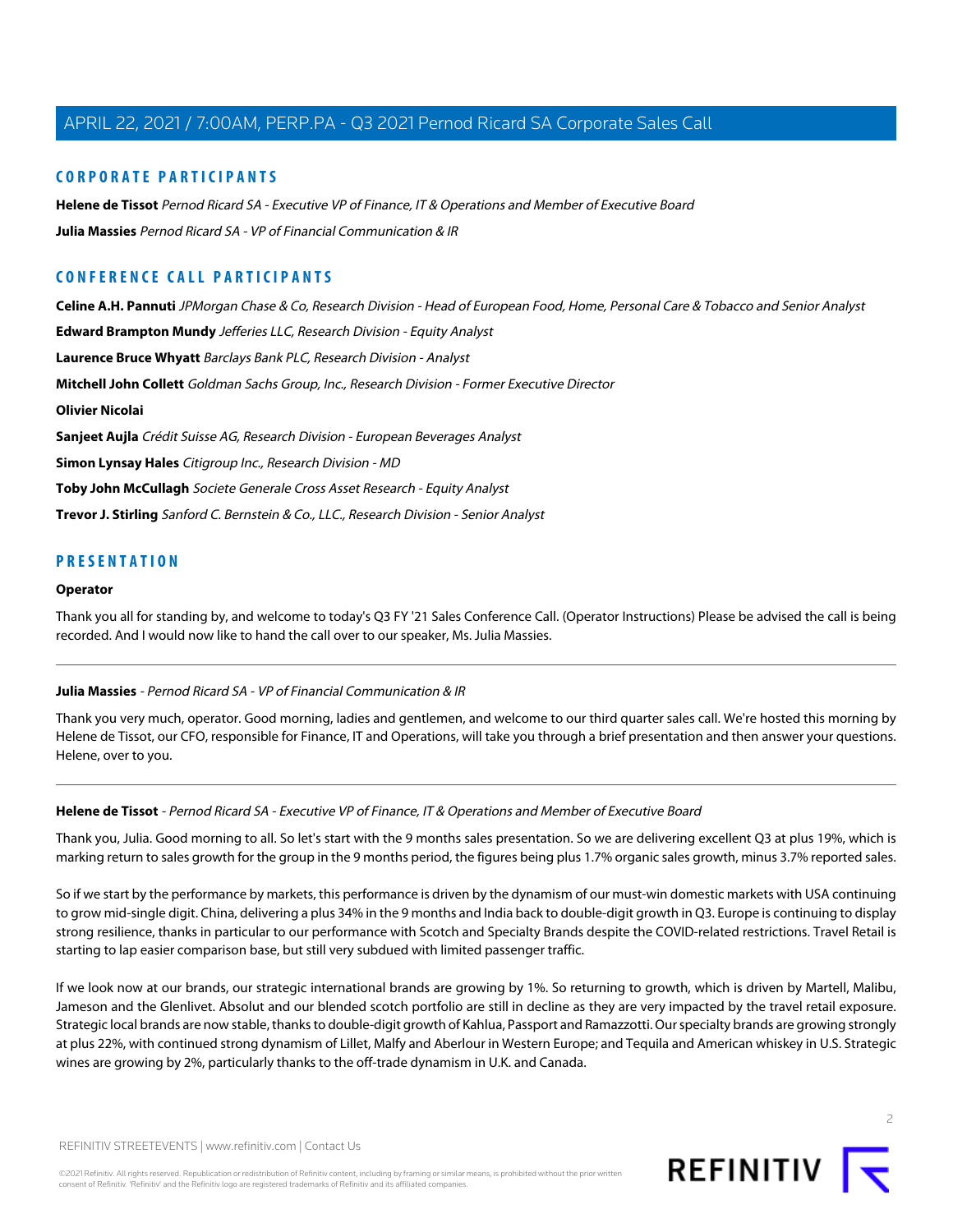Let's move now to our must-win markets, starting with our #1 market, the U.S. U.S.A. growing by plus 6% in the 9 months, with the sell-out continuing to grow at robust mid-single digits, thanks to a dynamic of trade, driven by the Glenlivet, Malibu, Kahlua, Tequila and American whiskey portfolios. Jameson is softer in Q3, this is due to the lapping of cold drew launch, which happened in Q3 -- in fiscal year '20. Black Barrel is continuing to grow dynamically. The on-trade in the U.S. is still in decline, but improving thanks to the reopening through Q3 and accelerating in March.

China is growing by 34%, with Q3 sales in triple-digit growth due to very strong depletions and lapping low comparison basis. We had an excellent Chinese New Year with double-digit depletions on all key brands. Martell is in a very strong growth with positive mix driven by Cordon Bleu, and we announced price increase in April. We had as well continued very strong dynamism of the Glenlivet, Royal Salute, Absolut and Chivas in China.

Global Travel Retail is at minus 50% for this 9 months, with a softer rate of decline in Q3, which is mainly driven by the lapping of a low comparison basis, notably in Asia. We continue to have a positive performance of offshore duty-free Island in Hainan and Jeju. India is stable in this 9-month period, with all key brands in double-digit growth in Q3, with excellent growth of international brands portfolio and a better mix within the Seagram Indian whiskeys portfolio. COVID-19 resurgence is obviously happening now in March and April, leading to new restrictions in India.

If I move now to the other key market performance, starting with Europe. Europe is at minus 3%, with Germany delivering an outstanding growth, thanks notably to Ramazzotti and Lillet. U.K. has as well continued excellent growth driven by wines, Absolut, Jameson and The Glenlivet. Eastern Europe is in high single-digit growth, which is driven by Russia and Poland. France has good off-trade sellout driven by Ricard, Absolut and Aberlour, but on-trade is still closed. And Spain is facing continued weakness due to the on-trade restriction and its high exposure to the on-trade channel. Americas is at plus 4% with Canada delivering high single-digit growth, primarily driven by Jacob's Creek, The Glenlivet and Absolut. Latin America, with Mexico in double-digit growth driven by Scotch and Absolut and a very dynamic growth in Brazil. Asia, Rest of the World is growing at plus 3%, with Japan in decline due to the on-trade restrictions despite good resilience of Perrier-Jouët. In Korea, our strategic international brands are driving a very strong growth in the off-trade. And Africa and Middle East, we have a double-digit growth, which is driven by Turkey.

So moving now to the conclusion and the outlook for fiscal year '21. Again, we had an excellent Q3, plus 19%, marking return to sales growth in this 9-month period with a good resilience throughout and strong dynamism of domestic must-win markets. For the full year '21 is still uncertain and volatile complex and with the current information available on the pandemic, Pernod Ricard expects to continue implementing a clear strategy with acceleration of our digital transformation.

Sales acceleration, thanks to continued business recovery with the on-trade gradual reopening, but Travel Retail still very subdued, dynamic resource management with strong reinvestment were efficient, with the A&P expected at circa 16% ratio for fiscal year '21. We expect organic operating leverage, thanks to dynamic top line and structure cost discipline and as well a significant negative FX impact of EUR 250 million linked to the euro appreciating versus U.S. dollar and as well versus emerging market currencies. So for the full year '21, our guidance is the following: organic growth in profit from recurring operation of circa plus 10%.

#### **Julia Massies** - Pernod Ricard SA - VP of Financial Communication & IR

Thank you very much, Helene. We'll turn to your questions, please operator, please can you put through the first caller, please?

#### **QUESTIONS AND ANSWERS**

#### **Operator**

(Operator Instructions) The first question is from the line of Edward Mundy from Jefferies.



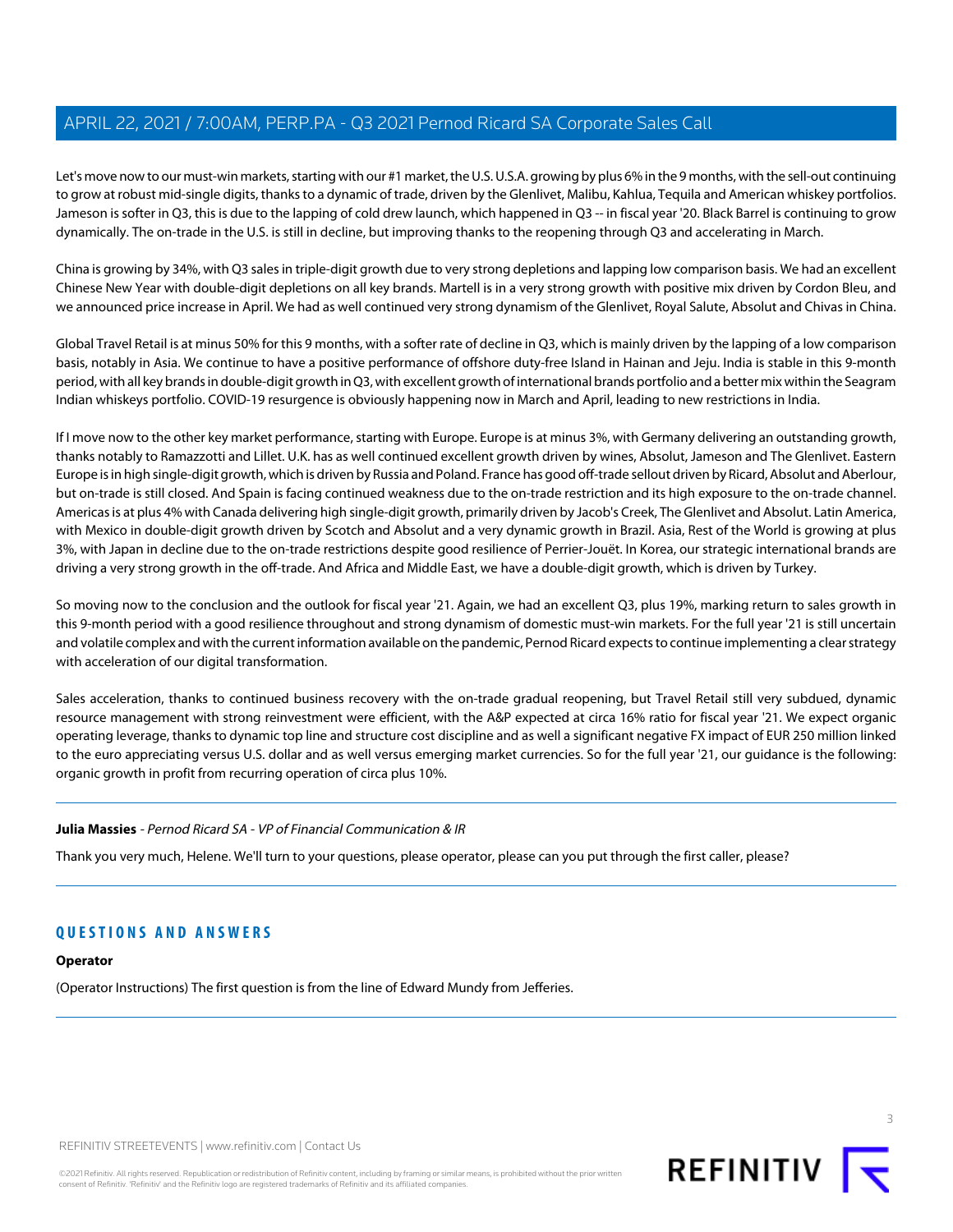#### <span id="page-3-0"></span>**Edward Brampton Mundy** - Jefferies LLC, Research Division - Equity Analyst

3 for me, please. The first is on your guidance for organic operating leverage. I was wondering whether you're willing to share what you think this might imply for sales for the full year? The second question is on margin expansion over the medium term. Your Transform & Accelerate program between fiscal '19 and '21 is coming to an end at the end of this year. I was hoping you might be able to share your degree of confidence for operating leverage beyond fiscal '21? And what some of the major initiatives might be that could be underway? And then the third question is on the FX guidance. I think historically, you've guided for roughly 1% move on the euro dollar is worth roughly EUR 10 million. It feels like that's unraveled a little bit, possibly given some of the emerging market FX volatility. We think that your FX impact at sales is more like 5% or 6% for the year, the guidance implies about 10% at EBIT. I was wondering if you could help us sort of reconcile some of the moving parts there.

#### **Helene de Tissot** - Pernod Ricard SA - Executive VP of Finance, IT & Operations and Member of Executive Board

Okay. Thank you. So starting with the guidance. So obviously, we are guiding on the growth -- organic growth on our profit from recurring operations. So I'm not going to give you a precise number in terms of top line. What I can tell you is that we are expecting the sales to accelerate in Q4, knowing that obviously we're going to lap as well a favorable comparison basis. And I'm sure I'm going to have a chance to come back to the dynamics of the different markets.

So back to the question on the leverage. What we see now is more dynamic sales growth for the full year, especially thanks to China, where we had an excellent Chinese New Year performance. And as well, thanks to the U.S. with the acceleration of the on-trade reopening with obviously a strong correlation with the high pace vaccination campaign. Europe evolving as well better than expected despite the new COVID restrictions with still a very resilient off-trade. We'll see what would be coming in terms of reopening of the on-trade. So to cut a long story short, the shape of our P&L is going to be a higher bottom line growth than top line, thanks to this stronger top line which is then going to create a greater gap with the structural cost evolution. So that's why we have some leverage in the guidance.

We still expect some pressure on the gross margin. But obviously, it's quite difficult to be more specific on that as they could be less of moving parts here and there. For the A&P investments, we are, I believe, quite consistent with our previous discussion with this indication of the ratio, which is still expected at circa 16%, which is showing the strong ambition we have behind our strategic priorities.

Maybe if I move now to your question on the more, let's say, midterm strategy, margin expansion and Transform & Accelerate. You're right, the --I would say, the framework of Transform & Accelerate that we shared already more than 2 years ago, was covering fiscal year '19 to '21. So we are going to close '21 in a few months' time. Having said that, our ambition remains unchanged. As you know, we believe that this is a very relevant strategy, which is that we are obviously strongly delivered in the good times and as well in this crisis. So we continue to implement that strategy.

Moving forward, I would say that as long as we have some impact of COVID-19 base, this might distort a bit the ambition we have in our Transform & Accelerate numbers, but again our ambition remains unchanged, and we believe this is a very strong strategy. For the FX guidance, you're right. We gave some sensitivity for the U.S. dollar, which is not changing dramatically in terms of sensitivity. It is still relevant. But we are quite strongly impacted by the emerging currency evolution. And you have obviously the detail in our 9-month figures. So that's why we believe we could have this significant negative FX impact for the full year, which is going to be probably quite strongly impacted in terms of weight by the emerging market currencies versus the U.S. dollar.

#### <span id="page-3-1"></span>**Operator**

The next question is from the line of Simon Hales from Citi.

#### **Simon Lynsay Hales** - Citigroup Inc., Research Division - MD

Three for me as well, please. Firstly, can I just ask a little bit more about the U.S.? Obviously, 6% sort of growth for the 9 months. It looks like there's been a bit of an acceleration through Q3 as you would have thought. Is that -- is the growth in Q3 that you saw in the U.S. all depletion led? Or is

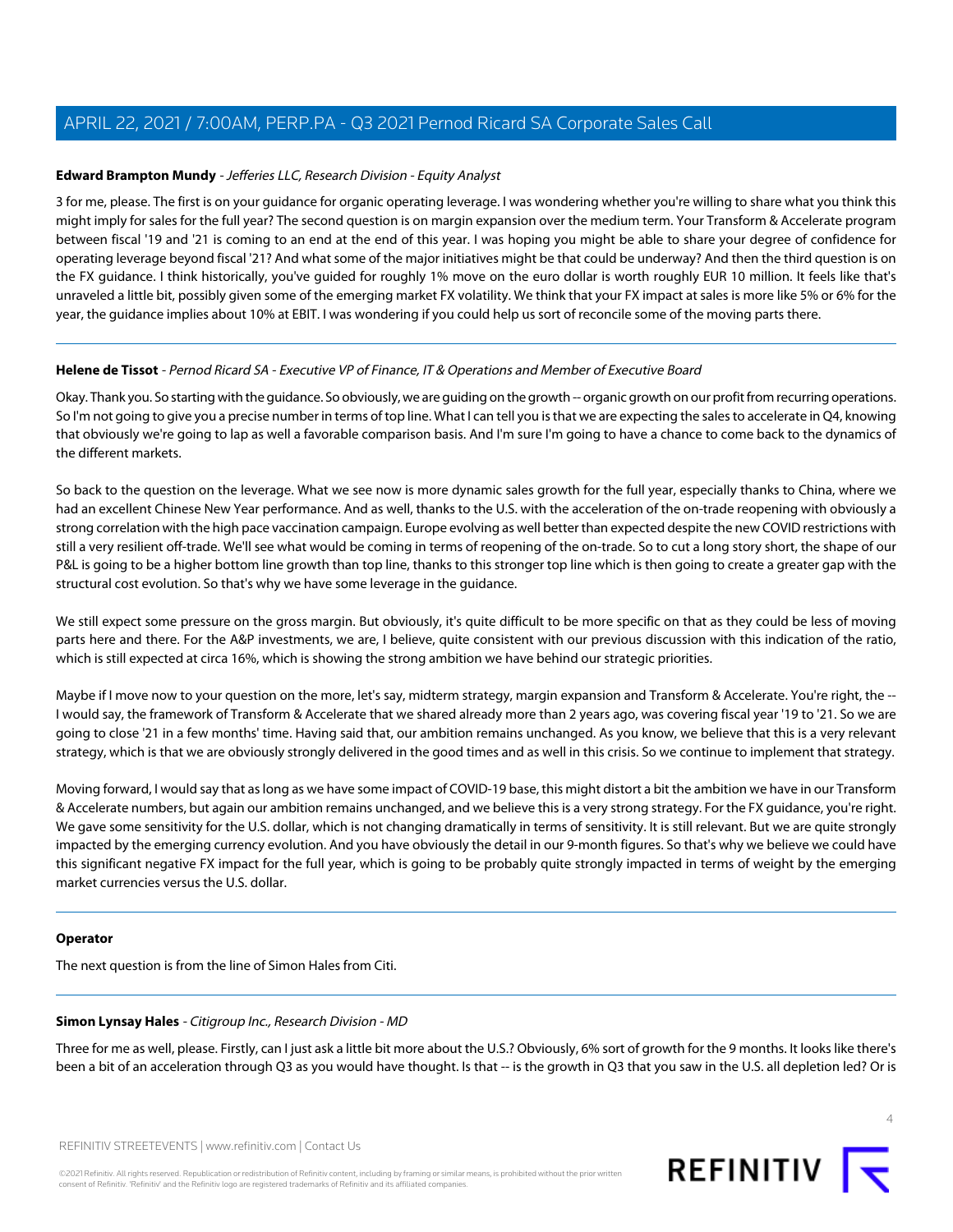there a little bit of inventory movement in there as well? And maybe associated with that, as we look forward into Q4, how are you thinking about sort of stock levels in trade as we look into Q4? Are you expecting to see a little bit of restocking as reopening really gets further underway in that market?

Secondly, just on China, can I ask you around about stock levels sort of post-Chinese New Year within the wholesalers, what the situation is there? And also I may have missed this, Helene, but did you quantify the size of the price increase you took in April on cognac?

And then just finally, I wonder if you could just give us a bit more detail on India. What you're seeing happening on the ground at present there? A little bit more color as to how you see things developing over the next sort of couple of months.

#### **Helene de Tissot** - Pernod Ricard SA - Executive VP of Finance, IT & Operations and Member of Executive Board

Okay. Thank you. So let's start by your question on the U.S. So going back to the Q3 figures. So I would say it's fair to say that in this Q3, you have some effect of the on-trade acceleration, which is obviously then leading retailers to prepare that reopening quite, I would say, dynamically. And this is very true for, especially, I would say, the month of March because this is -- the acceleration of the reopening is really started, let's say, early March. So that's why there could be some higher, let's say, trends for Q3 versus the first half. So no restocking per se, just, let's say, a very active preparation of the reopening of the on-trade for which, as I said, the acceleration has been quite significant in the last week of March.

So for the trend in Q4, obviously, it's still too early to tell for the U.S. What we know is that, obviously, the key question is going to be what would be the respective dynamics of trade versus on-trade and especially at the time of the on-trade coming back, what would be the strength of the off-trade. So directionally, we could expect some softer off-trade versus the first 9 months knowing as well that the variance in terms of percentage, we are cycling a pantry load, as you know, and it happened already a few weeks ago. But this, let's say, softer off-trade should be offset by the reopening of the on-trade. The question obviously being how much. So we still believe that the U.S. is a very resilient market with strong structural trends, obviously.

So let's see again what would be the reopening of the on-trade, knowing as well, obviously, that the situation is already quite different from 1 state to the other. And as you know, some states like Texas and Florida are already quite, let's say, normalized in terms of reopening of the on-trade. There is still some easing of restrictions to happen in other key states for us such as California and New York.

If I move now to China. So your questions were on stock levels and price increase. So you didn't miss anything. As you mentioned, yet, the price increase. So let me clarify this right now. We have announced at the end of March, this price increase for Martell in the context of excellent Chinese New Year, which obviously, we believe has been favorable to price increase. The price increase is between plus 3% on most of our SKUs for Martell and plus 4% on Cordon Bleu. And we believe this will enable us to strengthen our leadership in pricing.

For the stock levels in China. So they are broadly in line with where we want to be at year-end. And by the way, I take the opportunity of that question to answer maybe more broadly on the level of stock everywhere, which are quite healthy everywhere. And obviously, our intention is to have this type of very healthy inventory levels for the June ending. In India. So obviously, in India, the situation is changing probably from 1 day to the other. As you know, we are facing right now some restrictions into key states, I mean others as well and -- but 2 key states of Maharashtra and in Delhi. So for Maharashtra, there is 2 weeks lockdown, which started a few days ago. They started the restriction with the curfew and then it moved to lockdown. So only essential business are open. And in India, that means that all the off-trade is closed for our business and so is our facility. There is this acceleration of the pandemic in Delhi that leads to this 1 week, so far, strong restrictions. And that's -- I mean that's the information we've been provided so far. So that's, by the way, the type of disruptions we have taken into consideration in our guidance, because this is obviously the information available right now. So what we're expecting in Q4 is at least the very good question, disruptions, for sure. We will monitor very closely the situation there.

#### **Operator**

Our next question as from the line of Sanjeet Aujla from Credit Suisse.

REFINITIV STREETEVENTS | [www.refinitiv.com](https://www.refinitiv.com/) | [Contact Us](https://www.refinitiv.com/en/contact-us)

©2021 Refinitiv. All rights reserved. Republication or redistribution of Refinitiv content, including by framing or similar means, is prohibited without the prior written consent of Refinitiv. 'Refinitiv' and the Refinitiv logo are registered trademarks of Refinitiv and its affiliated companies.



5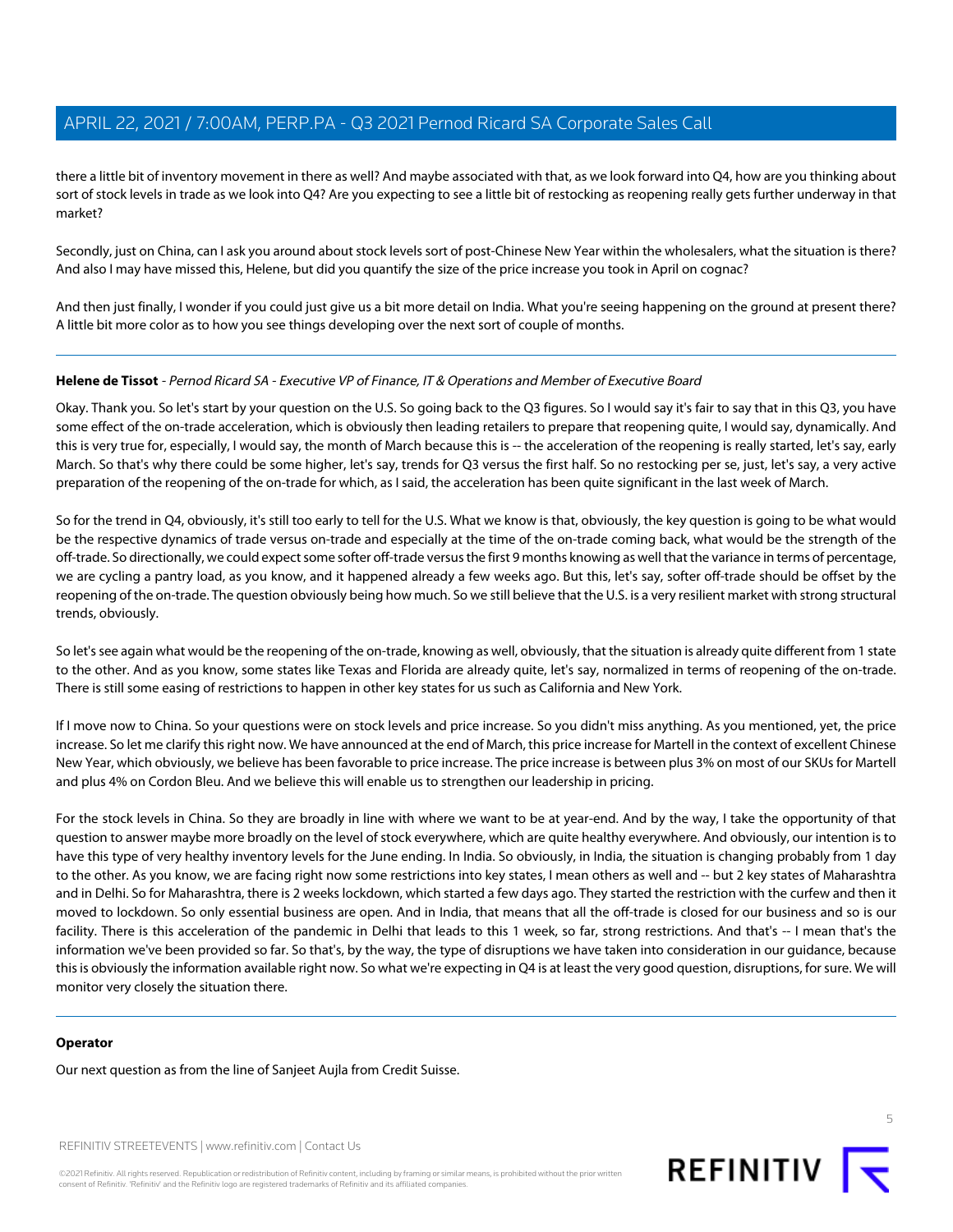#### <span id="page-5-1"></span>**Sanjeet Aujla** - Crédit Suisse AG, Research Division - European Beverages Analyst

A couple from me really on the U.S. I guess, firstly, on Jameson, you're lapping now the launch of Cold Brew last year. How would you rate the success of that innovation? And are you confident that line extension can continue to grow in year 2, year 3? I think some of the previous line extensions on Jameson haven't been able to sustain the initial momentum. So I would love to get your assessment a year in on that. And when you assess the U.S. performance more broadly, you didn't really talk about tequila and cognac. Are you satisfied with your performance across those 2 categories in the U.S.?

#### **Helene de Tissot** - Pernod Ricard SA - Executive VP of Finance, IT & Operations and Member of Executive Board

Okay. Thank you. So for Jameson, as you mentioned, we are recycling the launch of Cold Brew last year, which happened at the end of Feb ahead of what was supposed to be a great opportunity with St. Patrick's Day. And we are as well, by the way, lapping a very significant pantry load for that brand last year. As you know, there was this pantry load at the end of March in the U.S. And I would say, in our portfolio, a big trust and child brands have been very much favored by that trend. So this is really true for Jameson.

So back to your question on Cold Brew. So again, as I just said, obviously, last year, St. Patrick didn't happen the way it was planned to happen. The on-trade is still significantly impacted in the U.S. despite the acceleration of the reopening and Jameson is very exposed to the on-trade as you know. So we believe that there is still lots of opportunities with Cold Brew, which is a strong innovation. It's going to be obviously much better when the on-trade is going to be normalized. So that's what we're going to keep building with Cold Brew. I must say as well on some of Jameson range, we have as well a very dynamic development of Black Barrel. This year, I would say St. Patrick has not been a normal St. Patrick as well for the second year in a row because of the disruption of the on-trade. So we'll keep investing behind Jameson. Obviously, this is a star brand for us to the U.S., and we believe that the strong innovation is absolutely critical to support that dynamism.

On your question on Tequila and cognac, well, I must say we did mention briefly in our exec summary, the fact that the robust performance we had in the U.S., we are well driven by our Tequila brand. So that's a strong growth relay for us midterm. And for cognac as well, obviously, the category is delivering an impressive growth. We have a very strong brand, Martell, which is still small in the U.S. And so that's, again, a great opportunity moving forward.

#### <span id="page-5-0"></span>**Operator**

Our next question is from the line of Celine Pannuti from JPMorgan.

#### **Celine A.H. Pannuti** - JPMorgan Chase & Co, Research Division - Head of European Food, Home, Personal Care & Tobacco and Senior Analyst

My first question is I want to follow up on the U.S. As in the previous con call, is it possible for you to give us the performance on-trade versus off-trade in the third quarter. And zooming on the states where you've seen on-trade operating in a normalized way, can you take a talk to us about what is on-trade doing? And what is overall the balance between on-trade and off-trade in those markets where we have a normalization?

And then just following up still on the U.S., what is -- I think we are going to go through a tough comparison off-trade, but as well on-trade doing easier comparison in Q2. But if you look at the remainder of the calendar year, how do you see that market growth overall?

And then my second point is on Europe. We still are in restriction that some market seems to be opening up. Are you also expecting some stocking as you have seen in the U.S. ahead of trade reopening?



©2021 Refinitiv. All rights reserved. Republication or redistribution of Refinitiv content, including by framing or similar means, is prohibited without the prior written consent of Refinitiv. 'Refinitiv' and the Refinitiv logo are registered trademarks of Refinitiv and its affiliated companies.

6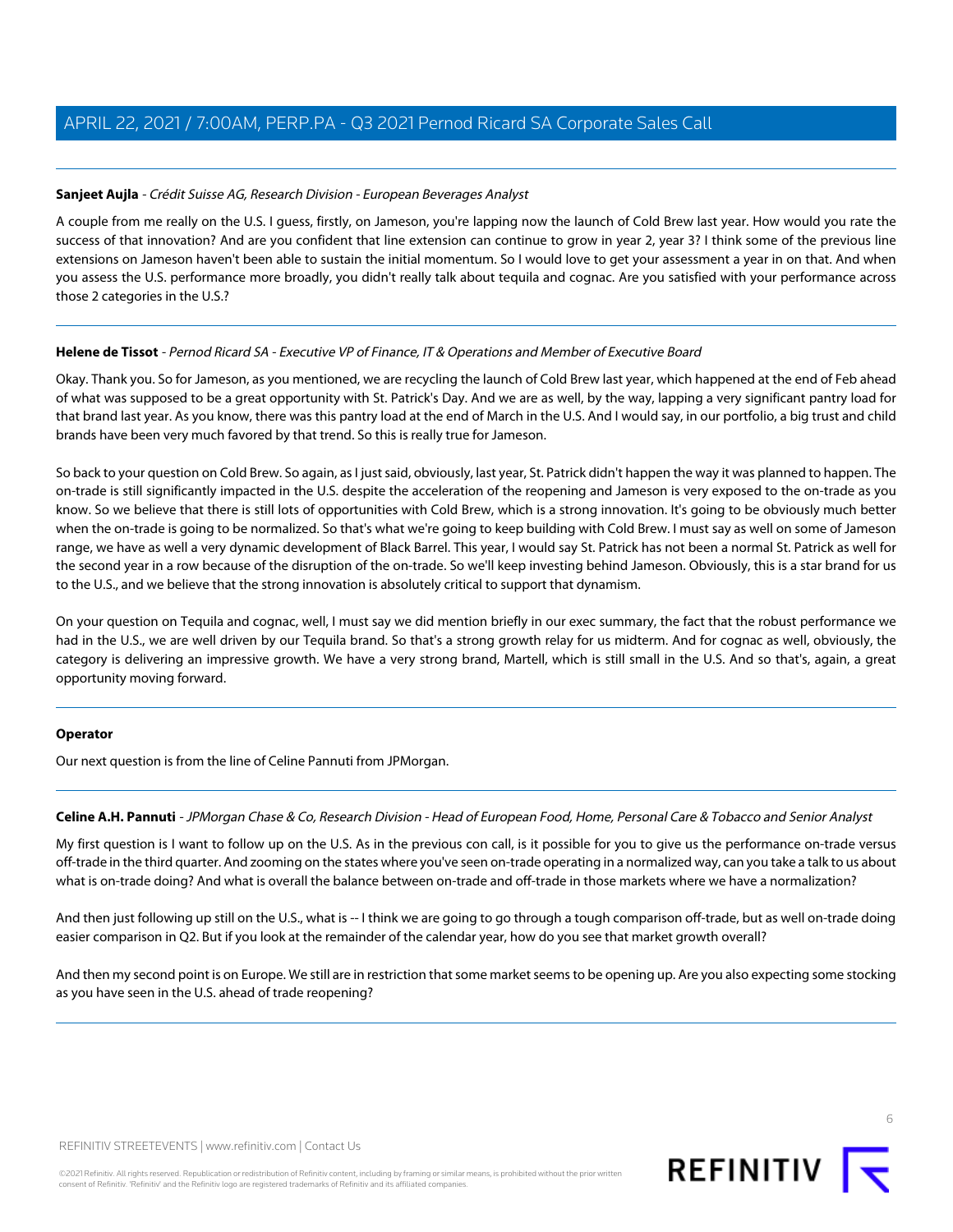#### **Helene de Tissot** - Pernod Ricard SA - Executive VP of Finance, IT & Operations and Member of Executive Board

Okay. Thank you. So I'll start with the U.S. So -- and I prefer to comment the 9 months' performance than the quarter -- quarterly one because I believe it makes more sense. But I hope it will answer your question. So for the off-trade first, we had a good performance, growing in the high teens, broadly in line with the market. I would say same thing for the on-trade. We are growing -- not growing, but performing border in line with the market, which means that on-trade is still down in these 9 months. So probably down for us in the type of minus 40%, knowing that we have a stronger on-trade exposure than the market which was around 75/25 pre-COVID. So all in all, we are growing border in line by channel, but we are impacted by a higher on-trade exposure than the market, which is leading us to performance of mid-single-digit versus a market which is probably still around the kind of plus 7%.

Your question on the reopening of the on-trade in the U.S. and what is happening in the off-trade, I would say, honestly, it's really early days. So I cannot give you some, let's say, a very robust fact on what is happening. But I can tell you, it's more from a consumer point of view is that even if a few months ago, when on-trade was reopening, we felt that consumers were sometimes a bit uncomfortable to spend too much time in the on-trade. Now the situation looks much better, and this is probably as well linked to the pace of the vaccination campaign in the U.S. So we're in the states that I mentioned before where the on-trade is almost, let's say, fully normalized. I'm sure you saw the same stats, but the bookings are quite impressive and the people are very happy to go back to the on-trade and enjoy everything around the social gathering and the on-trade consumption. So too early to say, but I would say the first states that are having this normalization of the on-trade, are seeing quite robust, let's say, appetite from the consumers to come back to the on-trade.

Europe, it's obviously not the same situation right now. As I mentioned, we believe that there will be some gradual reopening at the on-trade in the months to come. This is still obviously quite volatile and uncertain in terms of exact calendar. So I don't believe we can say right now that we see restocking. And anyway, as I mentioned before, our intention is to very closely monitor our shipments in the weeks and months to come to have a healthy level of inventory. But it's fair to say that a healthy level of inventory means probably even more agility than in the normal times to be as flexible and as fast as possible to as well seize recovery when it happens.

#### <span id="page-6-0"></span>**Operator**

Next question is from the line of Laurence Whyatt from Barclays.

#### **Laurence Bruce Whyatt** - Barclays Bank PLC, Research Division - Analyst

Three from me, if that's okay. Firstly, on China, it looks like an extraordinarily positive performance. Just wondering, previously, you said you didn't think you'd get much benefit from the later Chinese New Year, and you thought you'd get all that benefit last quarter. Just wondering if anything changed there and whether anything came through in the more recent quarter to potentially boost those Chinese figures. I think it looks on my numbers to be potentially north of 200% growth in China in the quarter. I was wondering if you got -- if you think that was an underlying improvement in the Chinese market or if there was a little bit of a boost from Chinese New Year in the quarter.

Secondly, with the U.S. performance being pretty strong in the off-trade, just wondering how much boost you think came from the government stimulus packages or whether they're do you think that's much more of an underlying growth in the U.S. consumer?

And finally, on Travel Retail, now we're starting to comp the travel retail losses, particularly in Asia. Just wondering whether that is cannibalizing the off-trade sales in Asia and your experience, particularly in China, if you can comment on travel retail versus off-trade in the markets where we're starting to comp the COVID issues?

#### **Helene de Tissot** - Pernod Ricard SA - Executive VP of Finance, IT & Operations and Member of Executive Board

Okay. So I'll start with China and Chinese New Year timing. Honestly, what we can say is that we had an excellent performance, and the underlying trends are excellent. You rightly mentioned this triple-digit growth for us in China in that quarter. And I would say it's really depletion driven. So

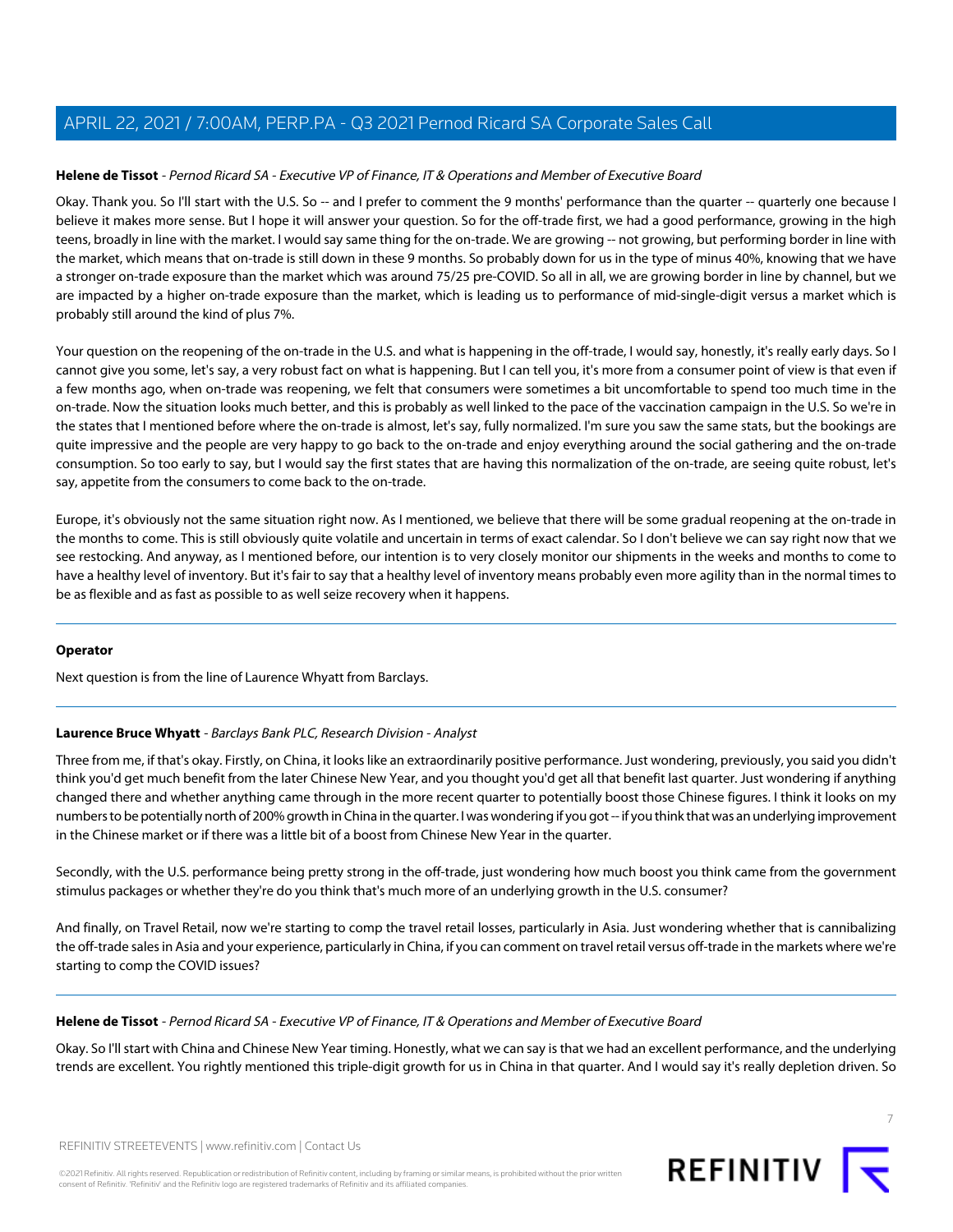no significant CNY phasing, I would say, in those figures. So again, trade is fully open and functional in China for Martell all our channels, both on and off are growing double digit versus fiscal year '20 and by the way, all channels are above FY '19 levels on and off there's some, let's say, there's only KTV and traditional Off-trade that are probably still slightly behind '19, but all of the channels and globally on and off are above 2019 level. So it's a very good performance for us. U.S. stimulus, that's -- I mean, there is probably on this one, no bullet proof demonstration that this has an impact on the off-trade dynamism, but it's likely to obviously support the consumer purchase, knowing that when you look at some states where the unemployment rate was quite high, the off-trade was still quite dynamic. And so I would say it's probably obviously helping.

On Travel Retail, your question was -- I mean, first, your comments on the fact that we're going to lap -- the easy comp is obviously quite right. Then your question on cannibalization of travel retail versus off-trade, I would say first that in some domestic markets, we are probably benefiting from the disruption of the Travel Retail and our domestic performance. It's quite difficult to quantify, but this is quite, let's say, reasonable to assume. Then when it comes to cannibalization from the Travel Retail versus the off-trade, I guess your question could be as well on the duty-free offshore opportunity, basically offshore opportunity I was referring to. And this is obviously something we are very closely monitoring to be sure that there is no cannibalization and protecting our, let's say, profitability pool both in those islands and in domestic markets.

#### **Operator**

<span id="page-7-0"></span>Our next question is from the line of Olivier Nicolai from Goldman Sachs.

#### **Olivier Nicolai**

I got 3 questions, please. Just first to follow-up on Jameson in the U.S. I was wondering why do you think the growth is slowing? Is it just a tough comps? And obviously, the launch of Cold Brew last year? Or could it be the fact that the brand is fully penetrated in the U.S.

Second question is actually just could you give us an update on e-commerce growth and how much of your sales it is today?

And just lastly, a follow-up on 1 of the slides in the presentation. Could you just remind us what's the weight of Turkey as a percentage of your group sales? And with the very high inflation in the country, do you see really any volumes growth? Or is your sales growth just driven by pricing?

#### **Helene de Tissot** - Pernod Ricard SA - Executive VP of Finance, IT & Operations and Member of Executive Board

Okay. So Jameson, I'm sorry, I'm probably going to repeat myself a bit, but the 2 or, let's say, 3 factors to take into consideration. First, the comparable basis of last year with the launch of Cold Brew and pantry load, which is one of the explanation for some slowdown in the in the sell-out numbers. Number two, the on-trade is still disrupted and Jameson is very exposed to that channel. So that means that would be my third point that there is obviously some strong investments behind Jameson to be sure that we are capturing the reopening of the on-trade and the rebound for the brand in the months -- weeks and months to come. This is a very strategic brand for us in the U.S. As you know, we've been investing significantly behind that brand, especially in media, where we had double investments in the recent past. So this is, again, a top priority for us.

On the e-commerce, the picture is obviously not changing dramatically from 1 quarter to the other. We gave you some, I think, quite precise numbers in the H1 communication for our performance by the market. So I would suggest that you could refer to that. And knowing that it's less than 5% of our sales book level, growing obviously very dynamically in the relevant markets, growing very fast, for instance, as well in China when it starts to become quite sizable.

Your last question on Turkey. So it's close to 1% of the group sales. And the performance is quite strong. So it's both, I would say, volume and value.

#### **Operator**

The next question is from Mitchell Collett from Goldman Sachs.

REFINITIV STREETEVENTS | [www.refinitiv.com](https://www.refinitiv.com/) | [Contact Us](https://www.refinitiv.com/en/contact-us)

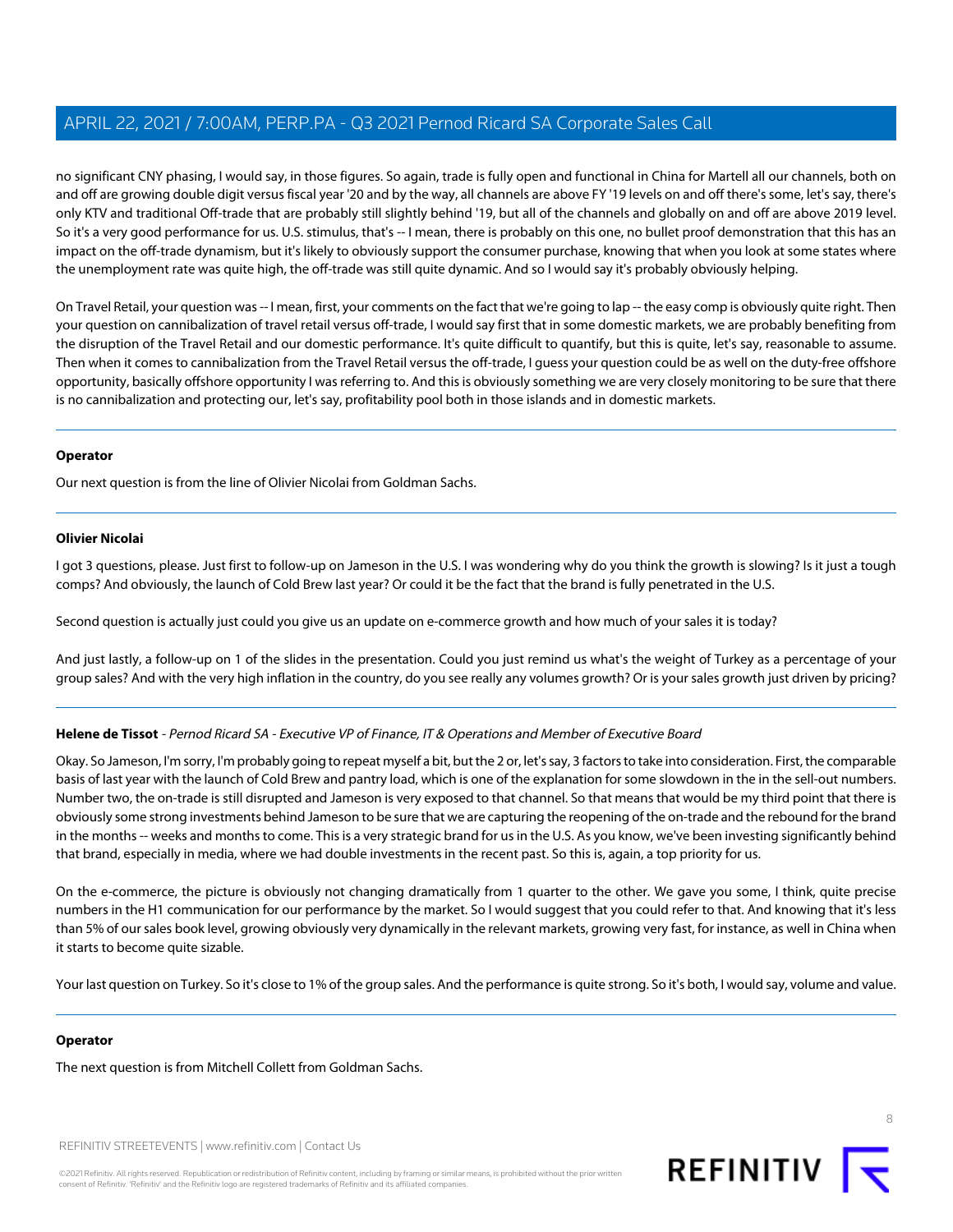#### <span id="page-8-0"></span>**Mitchell John Collett** - Goldman Sachs Group, Inc., Research Division - Former Executive Director

Two questions, please. And I know on A&P, you've said circa 16%. Is there a scope for that to get back to the 16.5% you had in F '19? Is it still quite difficult to find good avenues to invest A&P. I know you just said you're going to invest behind Jameson, but a bit of color on A&P would be useful.

And then a question on a couple of brands we don't talk about very much, but you mentioned Kahlua, Passport and Ramazzotti doing double-digit growth. Are you able to give a bit of context on what's driving the strong growth for those smaller brands?

#### **Helene de Tissot** - Pernod Ricard SA - Executive VP of Finance, IT & Operations and Member of Executive Board

Okay. So I'll start with A&P. So circa 16% is not dramatically different for the 16.5% that you were referring to. What we want to do is drive as much impact and efficiency that we can with our A&P investment, which is obviously quite significant numbers, in terms of money invested behind our brands. So in this circa 16%, the very strong prioritization, meaning that the ratio is stronger than that for our strategic international brands and could be significantly stronger for some of our strategic priorities. So I would say for us, what really matters is to key building very consistent investment behind our brands to have very strong equity for those brands to obviously deliver premiumization strategy moving forward.

So then your question was on ability to invest an initiative where we can effectively reinvest behind our brands. As mentioned before, we are, I would say, extremely pragmatic. We want to be very agile in our resource allocation, meaning that we have the ability to accelerate our A&P investment very quickly depending on the dynamism of the market. So you can assume that right now, we have this volatility with the reopening of the on-trade, which could be very different from 1 country to the other, which is something on which we are spending quite significant of time with our markets to really adjust our resource allocation in the most efficient way. When you mentioned Kahlua, Passport and Ramazzotti, so I would say, first Kahlua is not a small brand. The others are not small either, but -- so Kahlua has been performing quite strongly, especially as well in the U.S. for sometimes now. It's obviously fitting very well the home consumption and the homemade cocktail trends because, as you know, Kahlua is a great ingredient for mainly cocktail recipe. So we are very happy with the performance of the brand. And I would say, on Passport and Ramazzotti, it's strong performance as well, Ramazzotti being quite strong in Germany, where it's a key market with as well a strong innovation pipeline.

#### **Julia Massies** - Pernod Ricard SA - VP of Financial Communication & IR

Operator, we'll take our final 2 callers, please.

#### <span id="page-8-1"></span>**Operator**

The next question is from the line of Trevor Stirling from Bernstein.

#### **Trevor J. Stirling** - Sanford C. Bernstein & Co., LLC., Research Division - Senior Analyst

Two quick questions from my side. And then first, you commented on double-digit depletion growth in China over Chinese New Year. I wonder if you just give us a little bit more color about the relative strength of Noblige, Cordon Bleu, and XO. And also, do you think you gained share over Chinese New Year?

And the second question on agave pricing, I think it's something we've been talking about for some time that the agave price is very high, everybody expects them to come down eventually. Any sign that agave prices are starting to soften?

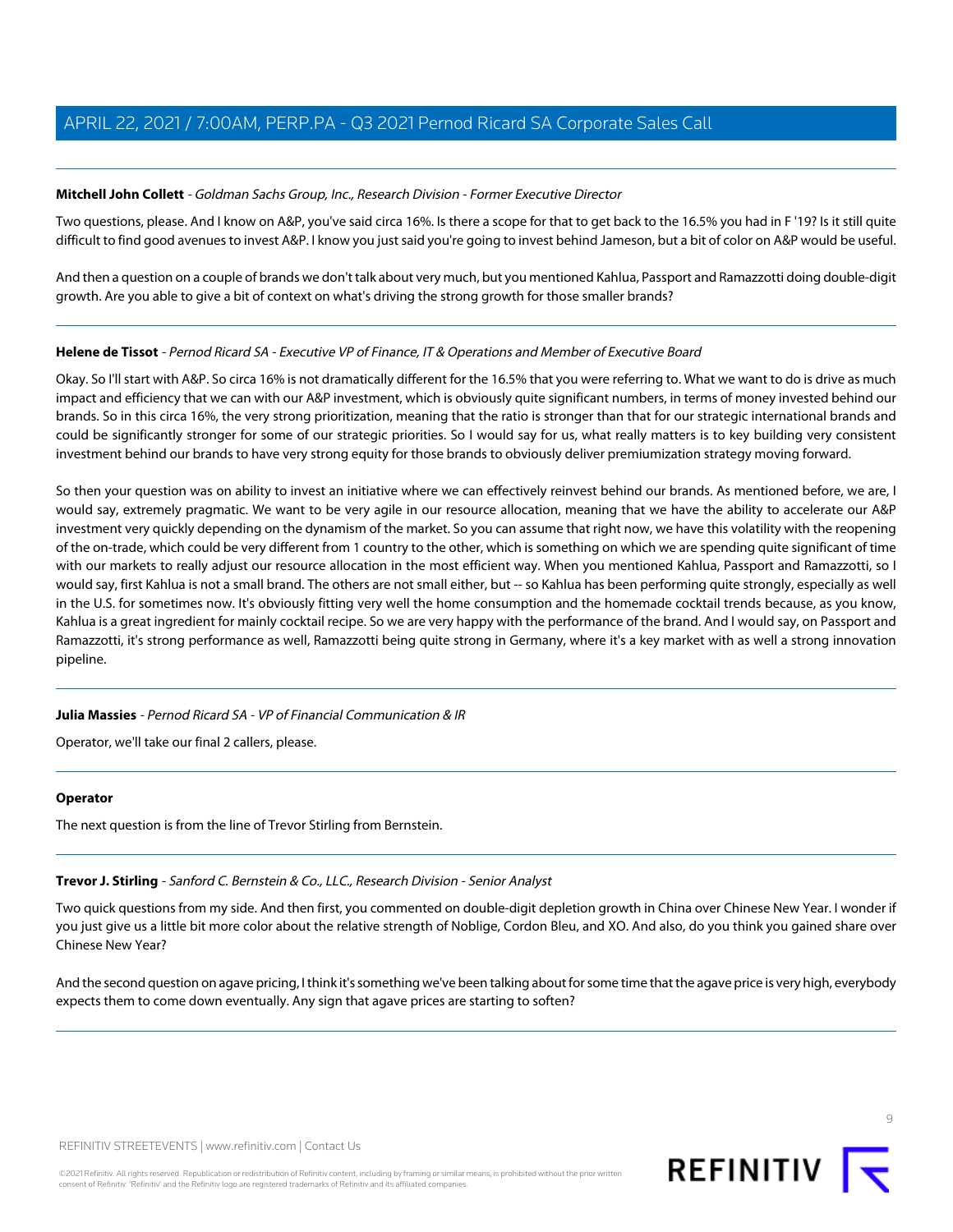#### **Helene de Tissot** - Pernod Ricard SA - Executive VP of Finance, IT & Operations and Member of Executive Board

Yes. Okay. So let me start by the question on the Martell performance. So I'm not going to give you the exact performance by quality. But I mean, the performance has been extremely strong all are -- all the Martell family, I would say, Noblige, Cordon Bleu and XO and Distinction. It's very strong, double-digit growth for all those products and SKUs. And it's even stronger for Cordon Bleu, so which has driven a positive mix. In terms of market share performance, we don't -- honestly assess that on a few weeks basis. So we prefer to do that on a full year basis. Again, we believe we had an excellent Chinese New Year. So for the agave pricing, you rightly mentioned what is our view, which means that it's still quite high. And there is obviously cyclicity in the agave pricing evolution. So this should be coming to an end and probably plateauing before having some positive, I would say, tailwinds. So we are not there yet, but there is some indication that this plateau is going to happen sooner than later.

#### **Operator**

<span id="page-9-0"></span>Next question is from Toby McCullagh from Societe Generale.

#### **Toby John McCullagh** - Societe Generale Cross Asset Research - Equity Analyst

Letting me slip in just at the -- and I guess coming back on the U.S. on off-trade dynamics, it is quite soon to comment as you've said in your answers so far on the some of the month-to-month trends, but perhaps take a step back, a bigger picture, longer-term view given that what's happened in the U.S. market over the past year or so, do you think there's anything structural that has changed about the market, about the longer-term market growth rates. And I suppose that question would be about either total alcohol, which has obviously had a very good 12 months in terms of consumption or specifically spirits within beverage/alcohol. So has your view of the long-term growth characteristics of that market changed at all?

#### **Helene de Tissot** - Pernod Ricard SA - Executive VP of Finance, IT & Operations and Member of Executive Board

Yes. Thank you. So I think you rightly summarized it. The market is still very dynamic, above its long-term trend, which, in our view, is probably around plus 4%. And this is obviously a combination of very different trends depending on the channel and the states. So off-trade is slowing down in Q3 and especially in the recent weeks with the start of the Latin pantry loading. The on-trade is clearly accelerating and reopening as we speak. So we need to have a bit more visibility in the weeks to come. And as you said, the market globally is continuing to be driven by spirits taking share from other beverages. So that's where we stand, giving you a more long-term view is a difficult exercise. So I'm not going to do that. It's fair to assume that there could be some softening in the global market dynamism once we have, let's say, normalized channels. It's obviously too early to say. So right now, it's probably around plus 7%. And our view is that it could be normalizing to the long-term trends I was mentioning before.

#### **Julia Massies** - Pernod Ricard SA - VP of Financial Communication & IR

Thank you very much, ladies and gentlemen, and thank you, Helene, and we wish you all to a good day, and mainly please stay safe over the coming months.

#### **Helene de Tissot** - Pernod Ricard SA - Executive VP of Finance, IT & Operations and Member of Executive Board

Thank you.

#### **Operator**

This concludes our conference for today. You may all disconnect. Thank you all for participating.

REFINITIV STREETEVENTS | [www.refinitiv.com](https://www.refinitiv.com/) | [Contact Us](https://www.refinitiv.com/en/contact-us)